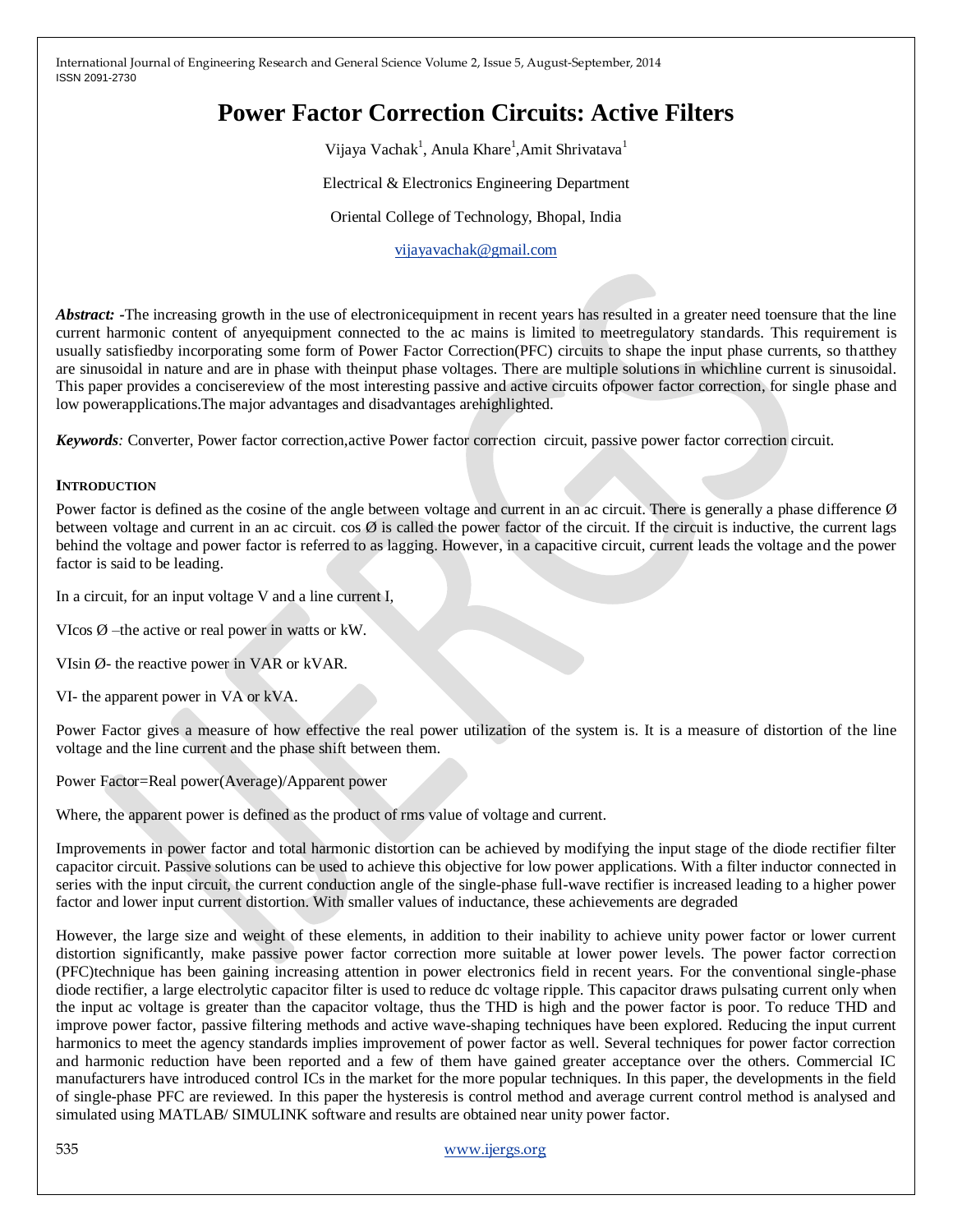# **POWER FACTOR CORRECTION CIRCUITS**

The classification of single-phase PFC topologies is shown in Fig.The diode bridge rectifier has no sinusoidal line current. This is because most loads require a supply voltage  $V_2$  with low ripple, which is obtained by using a correspondingly large capacitance of the output capacitor C<sub>f</sub>. Consequently, the conduction intervals of the rectifier diodes are short and the line current consists of narrow pulses with an important harmonic contents.

There are several methods to reduce the harmonic contents of the line current in single-phase system.



**Figure 1 Classification of single-phase PFC topologies.**

#### **Active PFC**

Active PFC circuits are based on switchmode convertertechniques and are designed to compensate fordistortion as well as displacement on the input currentwaveform. They tend to be significantly more complexthan passive approaches, but this complexity isbecoming more manageable with the availability ofspecialized control ICs for implementing active PFC.Active PFC operates at frequencies higher thanthe line frequency so that compensation of bothdistortion and displacement can occur within thetimeframe of each line frequency cycle, resultingin corrected power factors of up to 0.99. Activeapproaches can be divided into two classes:

- Slow switching topologies
- High frequency topologies

#### **Slow Switching Topologies**

The slow switchingapproach can be thought of as a mix of passiveand active techniques, both in complexity andperformance. The most commonimplementation is shown in Figure andincludes the line frequency inductor L. Theinductor is switched during the operatingcycle, so this is considered an activeapproach, even though it operates at arelatively low frequency - typically twice theline frequency. This is a boost circuit in thesense that the AC zero crossing is sensedand used to close the switch that placesthe inductor across the AC input.

Consequently, the inductor current rampsup during the initial portion of the AC cycle.At time T1, the switch is opened so that the energystored in the inductor can freewheel through the diodesto charge the capacitor. This energy transfer occurs fromT1 to T2 and the input current drops as a result. FromT2 to T3 the input current rises again because the linevoltage is larger than the bulk capacitor voltage. FromT3 to T4, the current reduces to zero. Consequently, theconduction angle as seen at the input is much longerthan that of a non-compensated off-line rectifier, resultingin lower distortion and a power factor of up to 0.95.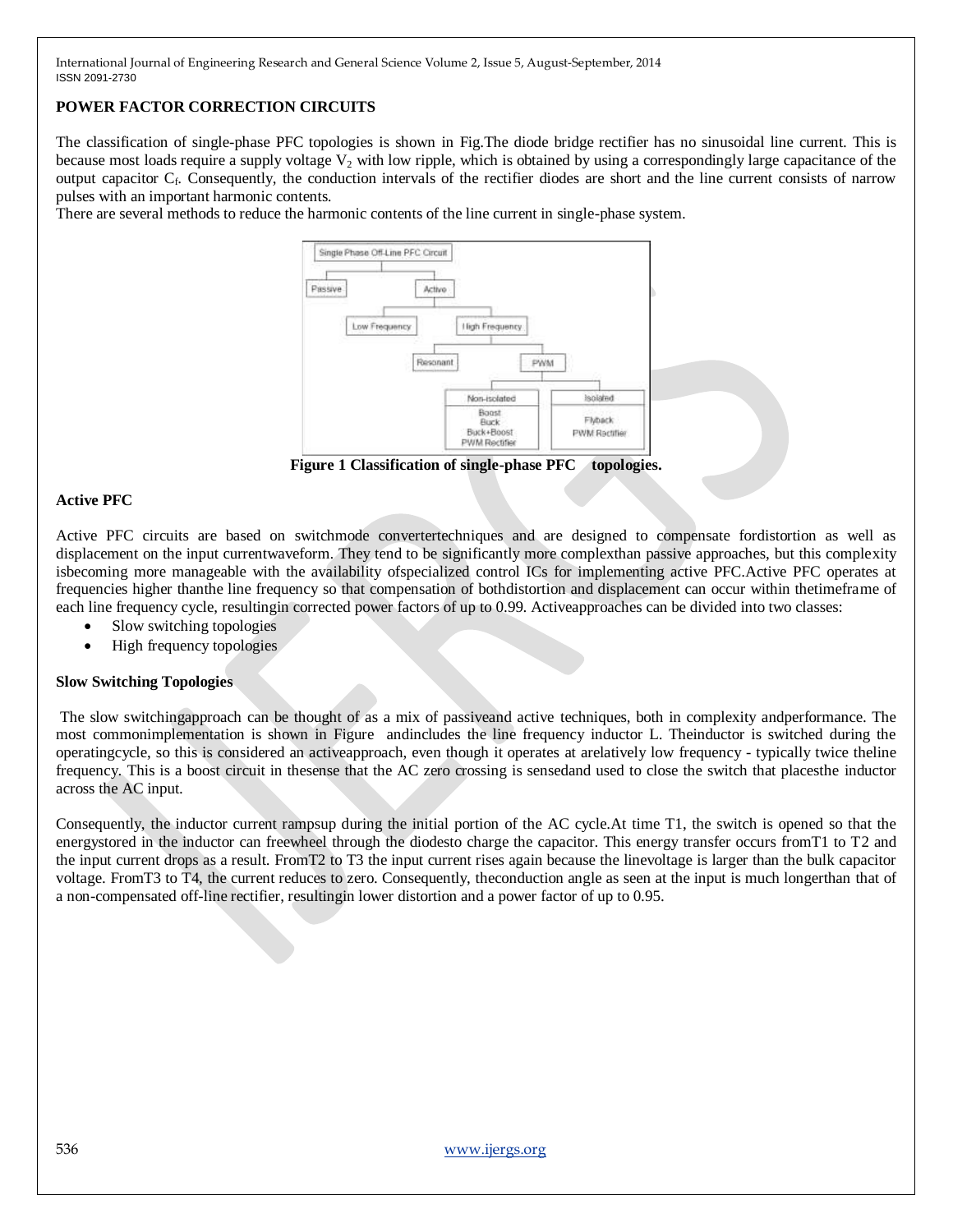

**Figure 2 Slow Switching Active PFC Circuit**

This circuit is much simpler than the high frequencycircuit to be discussed next, but has a few shortcomingsin addition to its limited maximum power factor. Sincethe switching activity is usually in the 100Hz to 500Hzrange, there can be audible noise associated with itsoperation. Also, a large and heavy line frequencyinductor is required.

#### **Advantages and Disadvantages of Slow Switching Active PFC**

| S.No. | <b>Advantages</b>                                        | <b>Disadvantages</b>                                                                        |
|-------|----------------------------------------------------------|---------------------------------------------------------------------------------------------|
| 1.    | Simple                                                   | Line<br>Frequency<br>Components<br>are<br><b>Largeand Heavy</b>                             |
| 2.    | Cost Effective at Low<br>Power                           | Completely<br>Cannot<br>Correct.<br><b>NonlinearLoads</b><br>Maximum<br>95%<br>Power Factor |
| 3.    | High Efficiency - 98%<br><b>Audible Noise</b><br>Typical |                                                                                             |
|       | Low EMC due to Inductor                                  |                                                                                             |

## **High Frequency Topologies**

Conceptually, any of thepopular basic converter topologies, including the fly backand buck, could be used as a PFC stage. We will focus,however, on the boost topology since it is the mostpopular implementation. There are several possiblecontrol techniques that can be used to implement aboost PFC converter, but the version shown in Figureis a good general representation of the concept andwill be used here for illustration.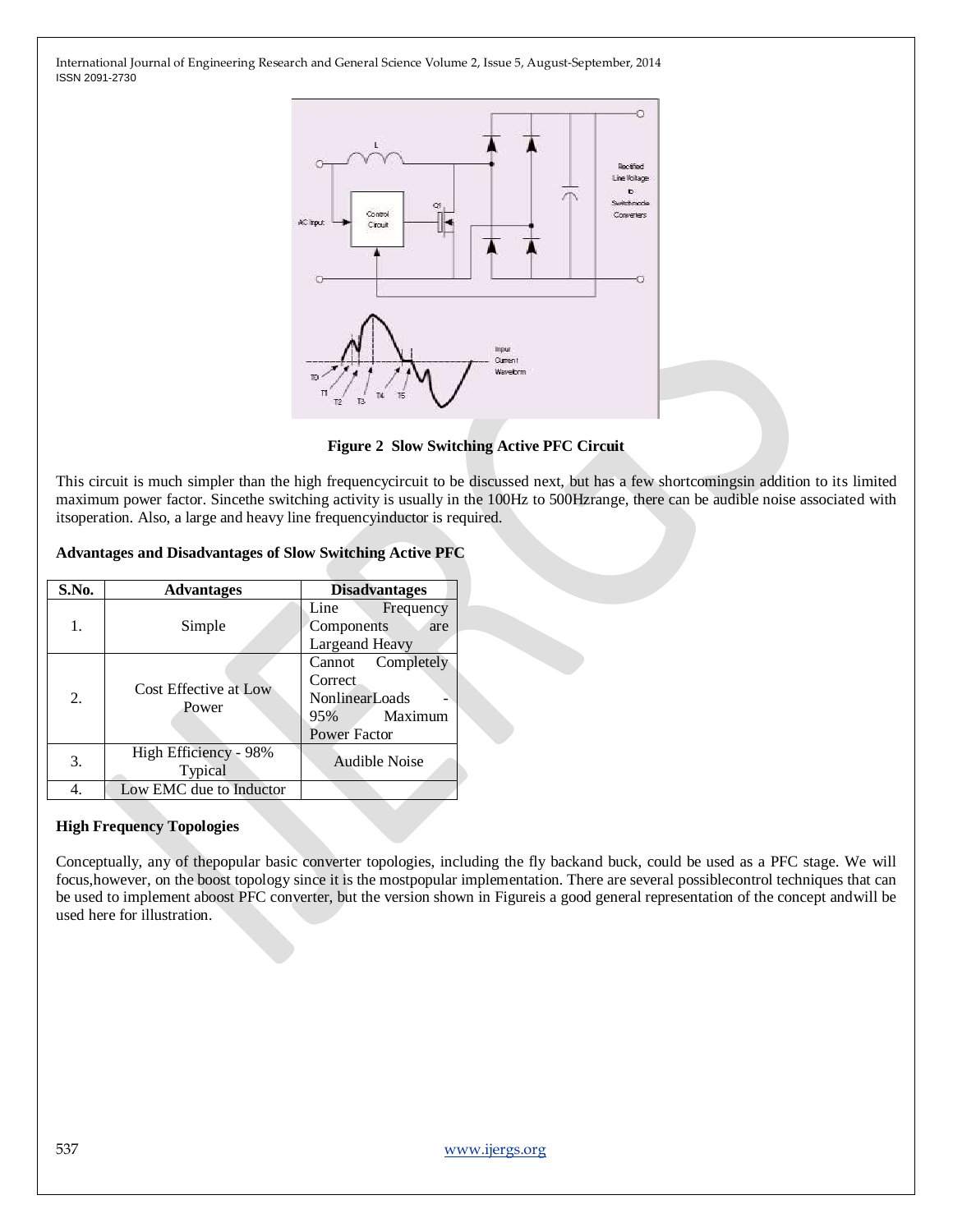

#### **Figure 3 High Frequency Active PFC Circuit**

Almost all present day boost PFC converters utilize astandard controller chip for the purposes of ease ofdesign, reduced circuit complexity and cost savings.These ICs are available from many of the analog ICsuppliers and greatly simplify the process of achieving areliable high-performance circuit. In order for theconverter to achieve power factor correction over theentire range of input line voltages, the converter (in thePFC circuit) must be designed so that the output voltage,VOUT is greater than the peak of the input line voltage\*.Assuming a maximum line voltage of 240Vrms andallowing for at least a 10% margin results in a nominalVOUT in the vicinity of 380 Vdc. VOUT is regulated viafeedback to the operational amplifier U1. The sensedVIN will be in the form of a rectified sine wave, whichaccurately reflects the instantaneous value of the inputAC voltage. This signal is used as in input to themultiplier along with the VOUT error voltage to formulate avoltage that is proportional to the desired current. Thissignal is then compared with the sensed actual convertercurrent to form the error signal that drives the converterswitch Q1. The result is that the input current waveformwill track the AC input voltage waveform almost perfectly.By definition, this constitutes a power factor approaching unity. The active boost circuit will correct for deficienciesin both displacement and distortion.

During operation of the converter, the duty cycle will varygreatly during each half cycle of the input AC waveform.The duty cycle will be the longest when theinstantaneous value of the AC is near zero and will bevery short during the peaks of each half cycle. Thevoltage stress on the switch Q1 is equal to only VOUT andthe current levels are reasonable, resulting in aneconomical device selection. Since Q1 is referenced toground, its control and driver circuits are relativelystraightforward and easy to implement. The inductor L1assists in reducing EMC from the converter and insuppressing some input transients from the power line. Itis not large enough in value, however, to be consideredas protection from start-up inrush current, which must beprovided by other methods.

This circuit, of course, is much morecomplex than the other PFC techniques wehave considered. However, there are someadditional benefits to be derived from itsuse. The topology allows for inclusion ofautomatic range switching on the AC inputat essentially no extra cost. Since thisuniversal input function is now arequirement on the majority of powerconverters to allow for operation in allcountries without any manual settings, thisfeature helps offset the cost of theadditional componentry for the PFC function. Becausethe circuit operates at high frequencies, typically over100 kHz, the components, including the inductor L1, tendto be small and light and much more conducive toautomated manufacturing. The relatively high output voltage is actually an advantage for the down-converterfollowing the boost stage. The current levels in thesilicon and transformer of the down-converter are modest, resulting in lower cost devices. The efficiency ofthe active boost circuit is very high, approaching 95%.However, it will constitute a second conversion stage insome applications and can somewhat degrade theoverall power conversion efficiency compared to asolution without PFC.Considering all the tradeoffs, the active boost is a verygood solution for many applications, especially where thepower level is high enough so that the cost of the extracomponents is not a big percentage of the total cost.

| S.No.         |                                  | <b>Advantages</b> |                         | <b>Disadvantages</b> |
|---------------|----------------------------------|-------------------|-------------------------|----------------------|
|               | High Power Factor $\approx 0.99$ |                   | Complexity              |                      |
| $\mathcal{D}$ | Corrects both Distortion and     |                   | VOUT has to be >        |                      |
|               | DisplacementAuto ranging         |                   | Peak V IN $\approx$ 380 |                      |
|               |                                  |                   |                         | Vdc                  |
| 3.            | Circuit                          | includes          | Input                   | Cost for Low Power   |
|               | Voltage                          |                   |                         | applications         |

**Advantages and Disadvantages ofHigh Frequency Active PFC**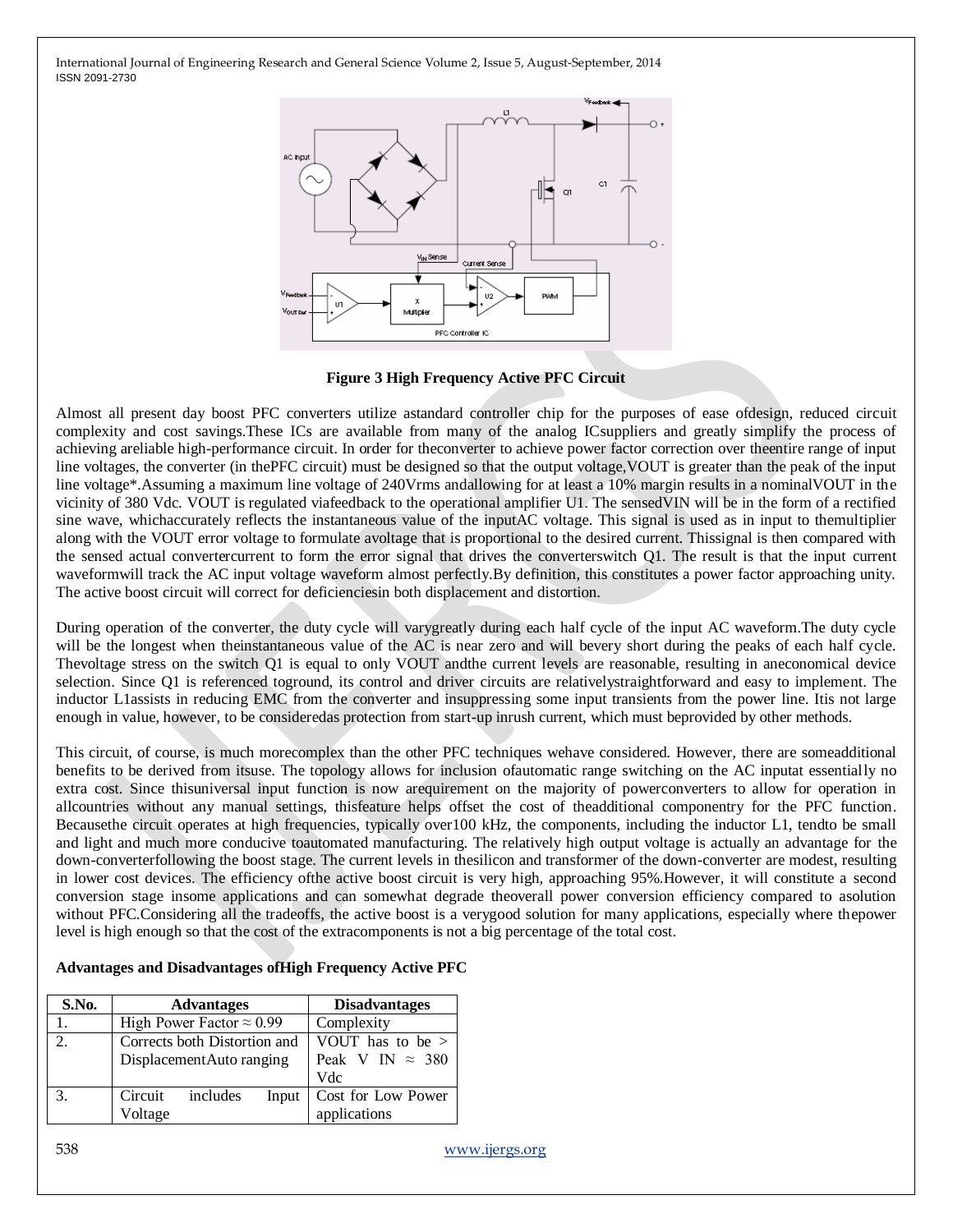|    | <b>Regulated VOUT</b>          | Adds 2nd<br>conversion Stage in<br>somecases and<br>Decreases efficiency |
|----|--------------------------------|--------------------------------------------------------------------------|
| 5. | Light<br>Small<br>and          | No Inrush Current                                                        |
|    | Components                     | Limiting                                                                 |
| 6. | Good EMC Characteristics       |                                                                          |
| 7. | Absorbs Some<br>Line           |                                                                          |
|    | <b>Transients</b>              |                                                                          |
| 8. | Design Supported<br>by         |                                                                          |
|    | <b>Standard Controller ICs</b> |                                                                          |
| 9. | Low Stresses on Switching      |                                                                          |
|    | Devices                        |                                                                          |

## **SINGLE PHASE BOOST CONVERTER TOPOLOGY:**

Design of input filters for power factor improvement in buck converters istherefore complex and provides only limited improvement in input current quality. Onthe other hand the boost type converter generate dc voltage, which is higher than theinput ac voltage. However, the input current in these converters flows through theinductor and therefore can easily be actively wave-shaped with appropriate current modecontrol. Moreover, boost converters provide regulated dc output voltage at unity inputpower factor and reduced THD of input ac current. These converters have foundwidespread use in various applications due to the advantages of high efficiency, highpower density and inherent power quality improvement at ac input and dc output.The preferred power circuit configuration of single-phase boost converter5-18 isthe most popular and economical PFC converter consisting of diode bridge rectifier withstep-up chopper. The single phase boost converter with unidirectional power flow shownin Figure 1 is realized by cascading single-phase diode bridge rectifier with boostchopper topology.



**Boost** converter

#### **Figure 4 Boost converter with load**

#### **POWER FACTOR CORRECTION TECHNIQUES**

In recent years, single-phase switch-mode AC/DC power converters have beenincreasingly used in the industrial, commercial, residential, aerospace, and militaryenvironment due to advantages of high efficiency, smaller size and weight. However, theproliferation of the power converters draw pulsating input current from the utility line,this not only reduce the input power factor of the converters but also injects a significantamount of harmonic current into the utility line . To improve the power quality, variousPFC schemes have been proposed. There are harmonic norms such as IEC 1000-3-2introduced for improving power quality. By the introduction of harmonic norms nowpower supply manufacturers have to follow these norms strictly for the remedy of signalinterference problem.The various methods of power factor correction can be classified as:(1) Passive power factor correction techniques(2) Active power factor correction techniquesIn passive power factor correction techniques, an LC filter is inserted between theAC mains line and the input port of the diode rectifier of AC/DC converter as shown in Figure . This technique is simple and rugged but it has bulky size and heavy weight andthe power factor cannot be very high [1]. Therefore it is now not applicable for the

35current trends of harmonic norms. Basically it is applicable for power rating of lowerthan25W. For higher power rating it will be bulky.In active power factor correction techniques approach, switched mode powersupply (SMPS) technique is used to shape the input current in phase with the inputvoltage. Thus, the power factor can reach up to unity. Figure shows the circuit diagramof basic active power correction technique. By the introduction of regulation norms IEC1000-3-2 active power factor correction technique is used now a day.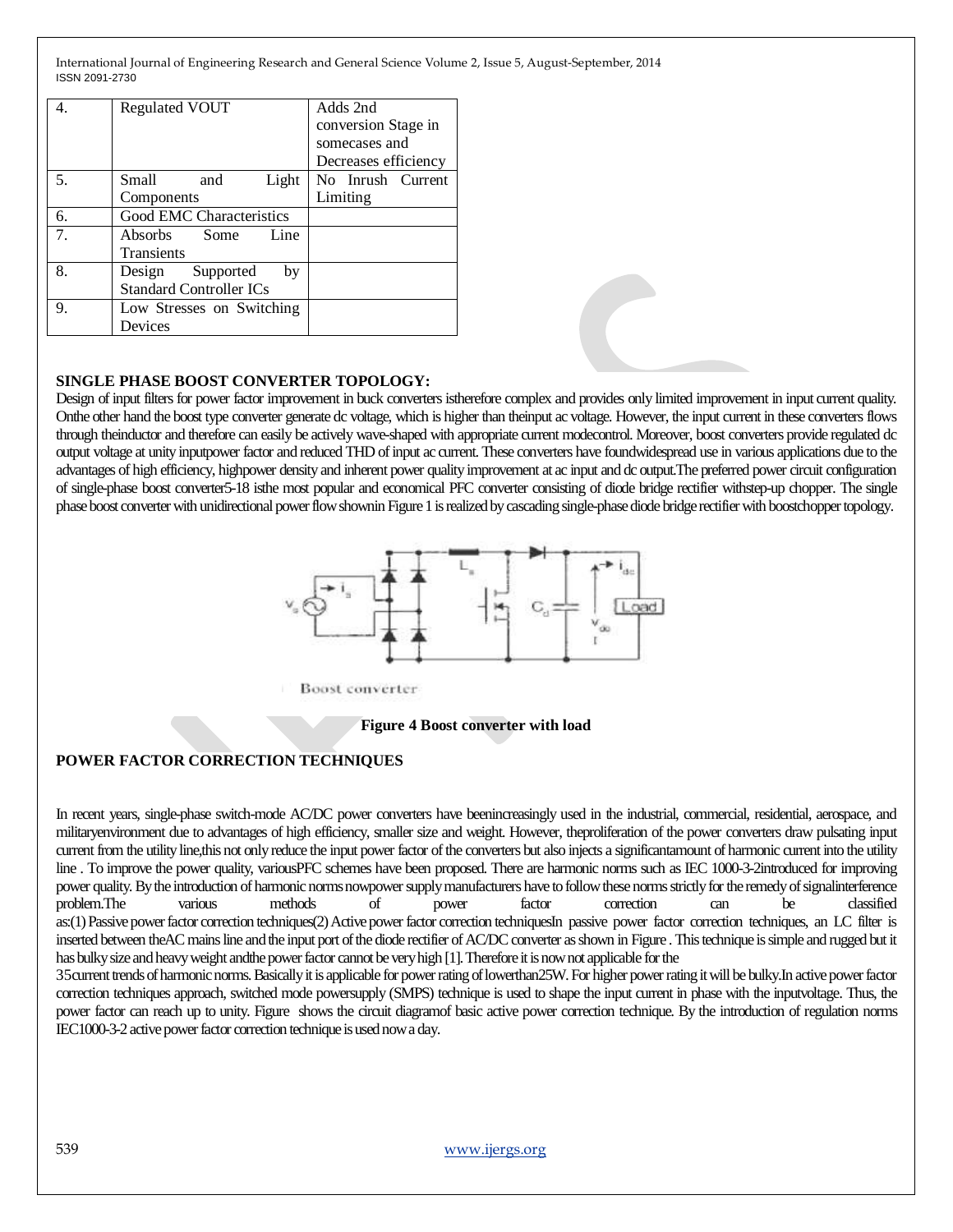

#### **Figure 5 Circuit diagram of active filter**

The active PFC techniques can be classified as:

(1) PWM power factor correction techniques

(2) Resonant power factor correction techniques

(3) Soft switching powerfactor correction techniques.

In PWM power factor correction approach, the power switching device operatesat pulse-width-modulation mode. Basically in this technique switching frequency of active power switch is constant, but turn-on and turnoff mode is variable.

Differenttopologies of PWM techniques are as follows:

(1) Buck type (2) Fly back type (3) Boost type (4) Cuk' type

#### **Passive PFC**

Although most switchmode power converters now useactive PFC techniques, we will give a couple of examplesof using the simpler passive approach.

Figure shows the input circuitry of the power supply passive PFC. Note the line- voltage range switch connected to the center tap of the PFC inductor. In the 230-V position (switch open) both halves of the inductor winding are used and the rectifier function as a full wave bridge. In the 115V(switch closed) position only the left half of the inductor and the half of the rectifier bridge are used, placing the circuit in the half wave double mode. As in the case of the full wave rectifier with 230V ac input, this produces 325 at the out put of the rectifier. This 325  $V_{dc}$  bus is, of course, unregulated and moves up down with the input line voltage.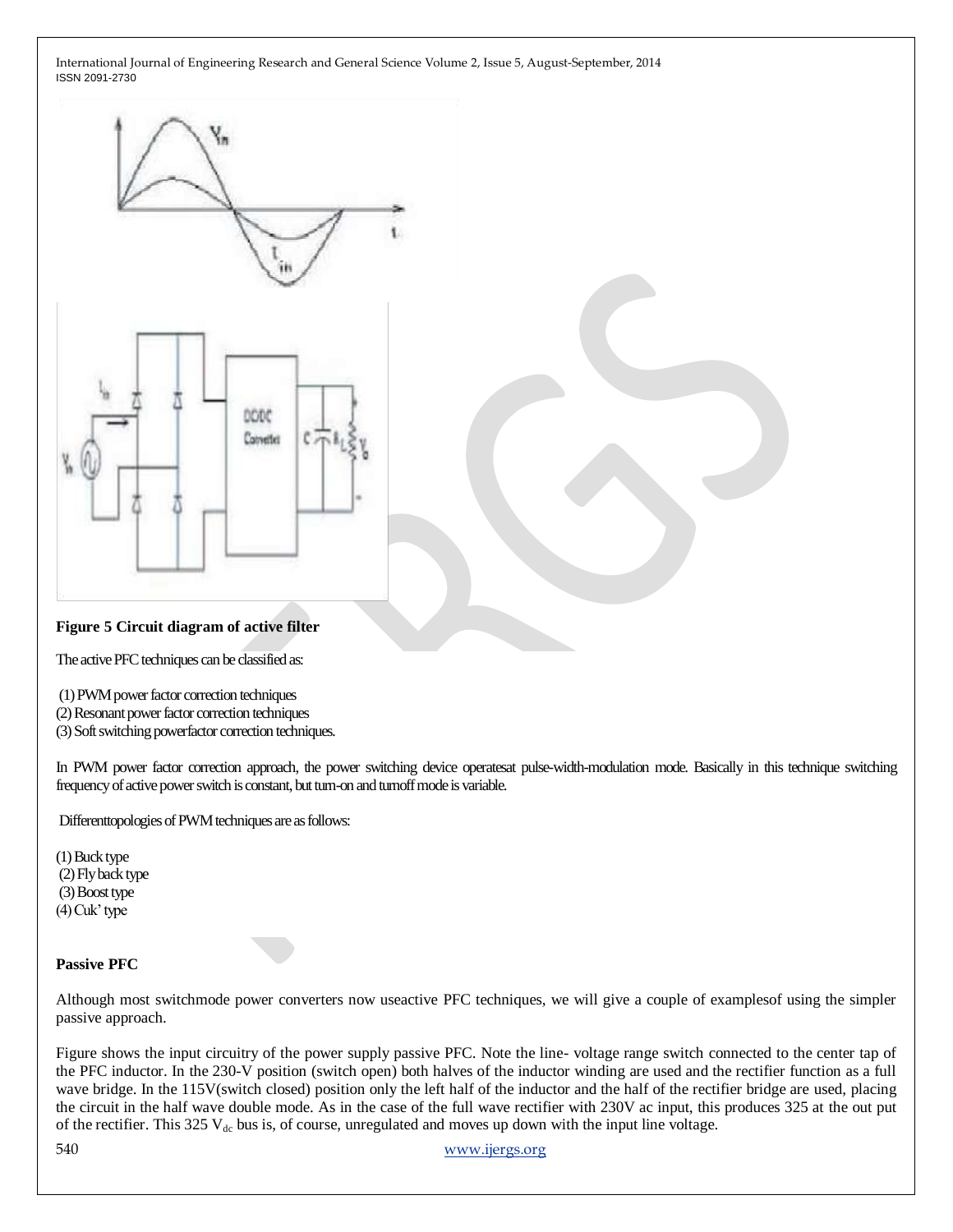

**Figure 6 Passive PFC in a 250 W PC Power Supply**

|  | <b>Advantages and Disadvantages of Passive PFC</b> |  |  |  |  |
|--|----------------------------------------------------|--|--|--|--|
|--|----------------------------------------------------|--|--|--|--|

| S.No.          | <b>Advantages</b>      | <b>Disadvantages</b>      |
|----------------|------------------------|---------------------------|
| 1.             | Simple                 | Line Frequency            |
|                |                        | Components are Large      |
|                |                        | and Heavy                 |
| $\mathfrak{D}$ | Cost Effective at Low  | <b>Cannot Completely</b>  |
|                | Power                  | Correct Nonlinear         |
|                |                        | Loads                     |
| 3.             | Reliable and Rugged    | <b>AC Range Switching</b> |
|                |                        | Required                  |
| 4.             | Not a Source of EMC    | Needs to be Re-Designed   |
|                |                        | as Load Characteristics   |
|                |                        | Change                    |
| 5.             | Can Assist with EMC    | Magnetics needed if       |
|                | Filtering              | Load is Capacitive        |
| б.             | Unity Power Factor for |                           |
|                | <b>Linear Loads</b>    |                           |

## **DIFFERENT CONTROL TECHNIQUES**

There are various types of control schemes present for improvement of powerfactor with tight output voltage regulation .viz.

(a) Peak current control method (b)Average current control method (c) Borderline current control method (d) Discontinuouscurrent PWM control method (e) Hysteresis control method

#### **1: Peak Current Control Method**

Switch is turned on at constant frequency by a clock signal, and is turned off when the sum of the positive ramp of the inductor current (i.e. the switch current) and an external ramp (compensating ramp) reach the sinusoidal current reference. This reference is usually obtained by multiplying a scaled replica of the rectified line voltage vg times the output of the voltage error amplifier, which sets the current reference amplitude. In this way, there reference signal is naturally synchronized and always proportional to the line voltage, which is the condition to obtain unity power factor the converter operates in normal condition.

The objective of the inner loop is to control the state-space averaged inductor current, but in practice the instantaneous peak inductor current is the basis for control. The switch current during the ON time is equal to the inductor current. If the inductor ripple current is small, peak current control is nearly equivalent to the average inductor current control. In a conventional switching power supply employing a buck derived topology, the inductor current is in the output.

Current mode control is then the output current control. On the other hand, in a high power factor pre-regulator using the boost topology, the inductor is in the input. Current mode control then controls the input current, allowing it to be easily conformed to the desired sinusoidal wave shape.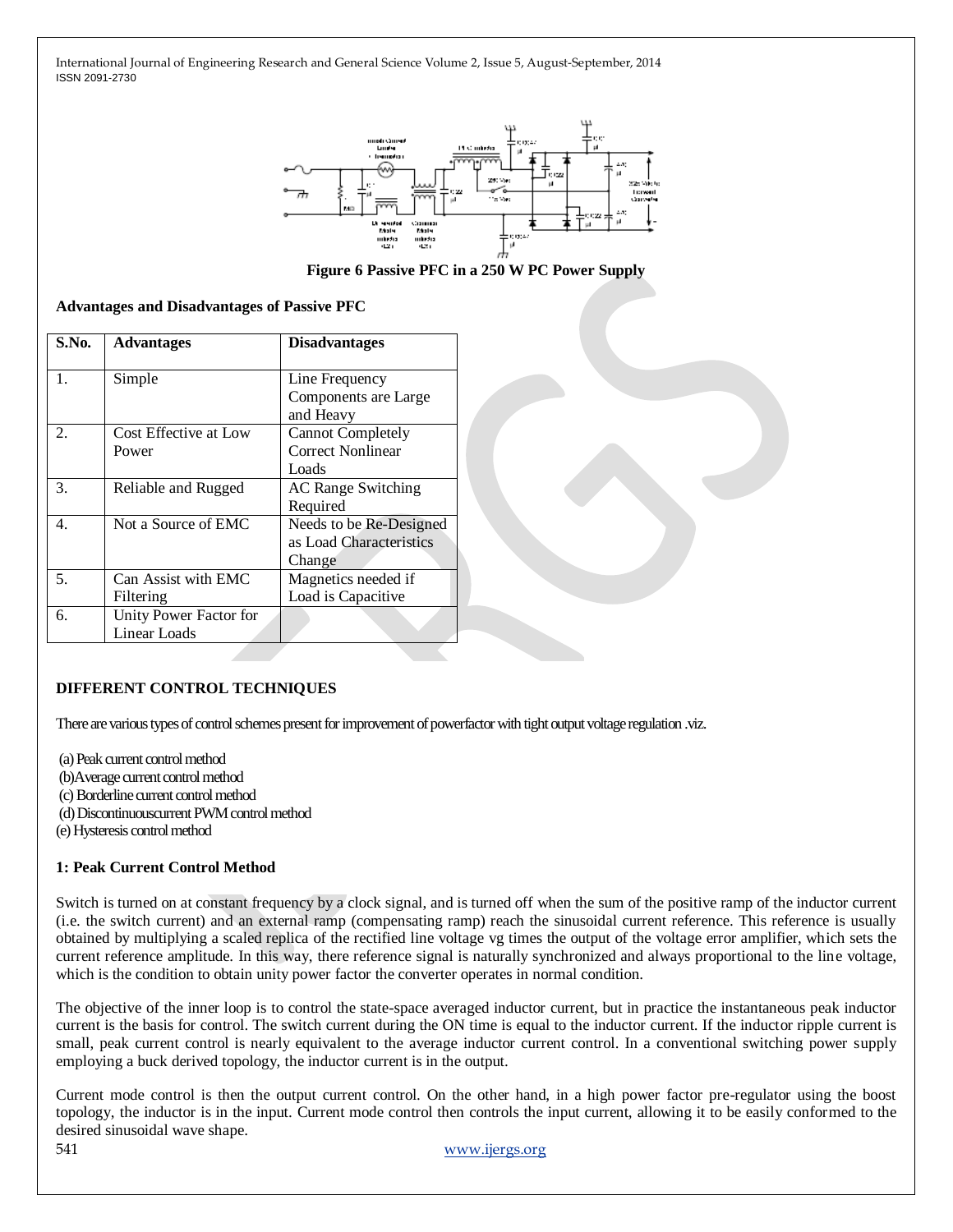The peak method of inductor current control functions by comparing the upslope of inductor current (or switch current) to a current program level set by the outer loop. The comparator turns the power switch off when the instantaneous current reaches the desired level.



**Figure 7 Peak current mode control circuit and its waveforms**

#### **2: Average Current Control Method**

Here the inductor current is sensed and filtered by a current error amplifier whoseoutput drives a PWM modulator. In this way the inner current loop tends to minimize theerror between the average input current and its reference. This latter is obtained in thesame way as in the peak current control. The converter works in CICM, so the sameconsideration done with regard to the peak current control can be applied.

## **3. Borderline Control Method**

In this control approach the switch on-time is held constant during the line cycleand the switch is turned on when the inductor current falls to zero, so that the converteroperates at the boundary between Continuous and Discontinuous Inductor Current Mode(CICM-DICM).

## **4. Discontinuous Current PWM Control Method**

With this approach, the internal current loop is completely eliminated, so that theswitch is operated at constant on-time and frequency. With the converter working indiscontinuous conduction mode (DCM), this control technique allows unity power factorwhen used with converter topologies like fly back, Cuk. Instead, with the boostPFC this technique causes some harmonic distortion in the line current.

## **Conclusion**

In this paper, both PFC techniques have been presented. The operation principle has been discussed indetail. It shows that a high power factor has beenobtained. Compared with the traditional PFC, the proposed PFChas the following advantages: 1) lower devices rating, which reducescost, EMI, and switching losses, 2) no additional inductoris required, the line impedance is enough for most cases, and3) the proposed double hysteresis control reduces the switchingfrequency significantly, which leads to higher efficiency.

## **REFERENCES:**

- [1] O. Garcia, J. A. Cobos, R. Prieto, P. Alou, and J. Uceda, "Power factor correction: A survey," in *Proc. IEEE Annu. Power Electronics Specialists Conf. (PESC'01)*, 2001, pp. 8–13.
- [2] J. Itoh and K. Fujita, "Novel unity power factor circuits using zero-vector control for single phase input system," in *Proc. IEEE Applied Power Electronics Conf. (APEC'99)*, 1999, pp. 1039–1045.
- [3] F. Z. Peng, "Application issues and characteristics of active power filters," *IEEE Ind. Applicat. Mag.*, vol. 4, pp. 21–30, Sep./Oct. 1998.
- [4] C. Qiao and K. M. Smedley, "A topology survey of single-stage power factor corrector with a boost type input-currentshaper," in *Proc. IEEE Applied Power Electronics Conf. (APEC'00)*, 2000, pp. 460–467.
- [5] F. Z. Peng, H. Akagi, and A. Nabae, "A new approach to harmonic compensation in power systems—A combined system of shunt passive and series active filters," *IEEE Trans. Ind. Applicat.*, vol. 26, no. 6, pp. 983–990, Nov./Dec. 1990.
- [6] O. Garcia, J. A. Cobos, R. Prieto, P. Alou, and J. Uceda, "Single PhasePower Factor Correction: A Survey," *IEEE Trans*. *Power Electron.*, vol.18,no. 3, pp. 749–755, May
- [7] Z. Yang and P. C. Sen, "Recent Developments in High Power FactorSwitch Mode Converters," in *Proc. IEEE Can. Conf. Elect. Comput.Eng.*, 1998, pp. 477–488.
- [8] Haipeng Ren, Tamotsu Ninomiya, "The Overall Dynamics of Power-Factor-Correction Boost Converter", IEEE, 2005.
- [9] Huai Wei, IEEE Member, and IssaBatarseh, IEEE Senior Member, "Comparison of Basic Converter Topologies for Power FactorCorrection, IEEE, 1998.